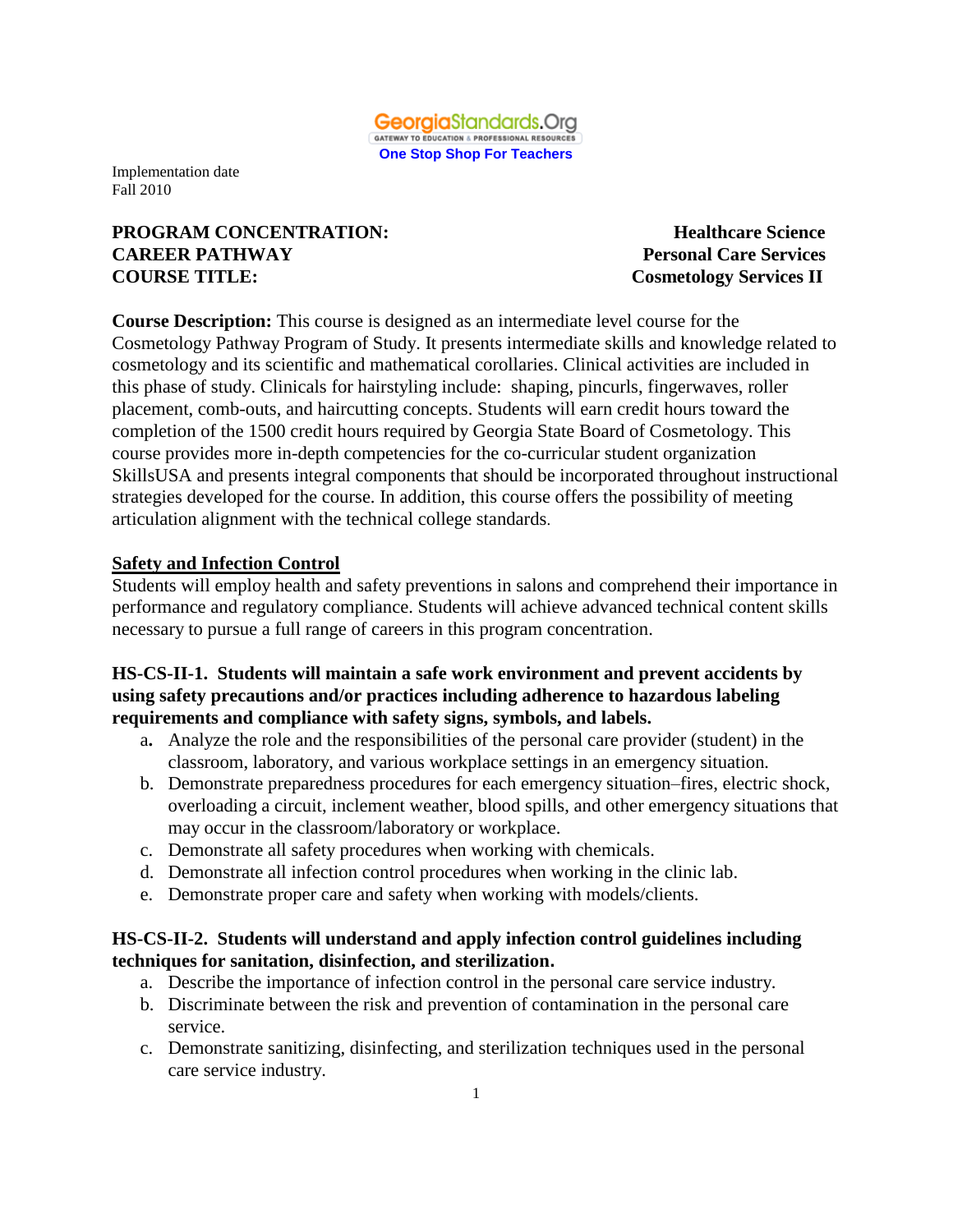

#### **Academic Standard(s):**

**SCSh2 Students will use standard safety practices for all classroom laboratory and field investigations.**

- a. Follow correct procedures for use of scientific apparatus.
- b. Demonstrate appropriate techniques in all laboratory situations.
- c. Follow correct protocol for identifying and reporting safety problems and violations

#### **Hair Styling**

Students will examine the fundamental theory and skills needed for basic hairstyling. Students will perform various hairstyling techniques, including shaping, pincurls, ridge waves, skipwaves, finger waves, roller placement, comb-outs, and braiding. Students will study hairstyling theory that includes chemistry of shampoos, shampooing, and draping procedures.

**HS-CS-II-3. Students will study the fundamental theory and skills required to shampoo and create various hair styles and shapes. Laboratory training includes 15 hours in theory of shampooing, 20 hours of styling training on mannequins and 25 hours on live models without compensation. Topics will cover various applications including:** 

**braiding/intertwining hair, shampoo chemistry, shampoo procedures, styling principles, pincers, roller placement, finger waves, comb-out techniques, skipwaves, ridge curls, and safety precautions. Upon completion of this section, students will perform the following tasks:**

- a. Demonstrate proper braiding and intertwining hair techniques.
- b. Explain the basic principles of cosmetic chemistry applied to shampooing.
- c. Identify emulsions and suspensions.
- d. Explain and utilize the pH scale.
- e. Identify types of shampoos and their chemistry and select the appropriate shampoo for the service.
- f. Demonstrate the proper steps in preparing a client for a shampoo.
- g. Demonstrate proper shampooing and rinsing techniques.
- h. Identify styling instruments.
- i. Demonstrate the making of a hair parting.
- j . Demonstrate clockwise and counterclockwise moldings and shapings.
- k. Identify the parts of a pincurl.
- l. Identify stem directions used in roller setting and explain their functions.
- m. Demonstrate roller placement in relation to various bases.
- n. Explain the principles of finger waving.
- o. Demonstrate various finger wave techniques on a mannequin.
- p. Identify types and shapes of hair rollers.
- q. Identify stem directions used in roller setting and explain their functions.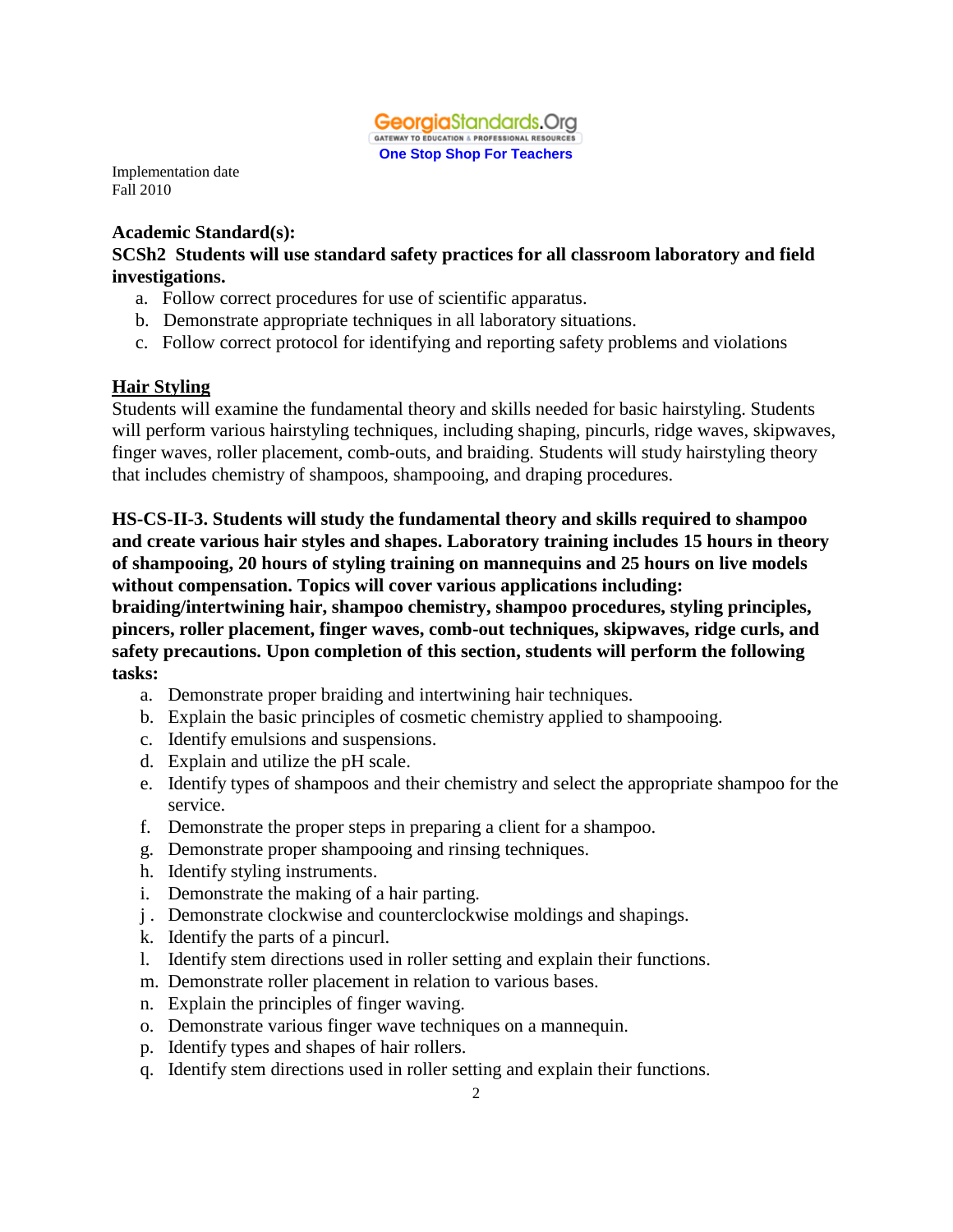

- r. Demonstrate basic roller placement in relation to bases.
- s. Identify the implements used in a comb out.
- t. Demonstrate a proper back combing/brushing and comb out techniques.
- u. Identify skipwaves and skipwaving techniques.
- v. Demonstrate skipwaving on a mannequin.
- w. Identify ridge curls and ridge curl techniques.
- x. Demonstrate ridge curling on a mannequin.
- y. Identify unsafe conditions that may exist in shampoo and styling procedures and explain how each can be corrected.

#### **Academic Standard(s)**:

**SC7. Students will characterize the properties that describe solutions and the nature of acids and bases.**

- a. Explain the process of dissolving in terms of solute/solvent interactions.
- b. Compare, contrast and evaluate the nature of acids and bases.

**ELApLSV1- The student participates in student-to-teacher, student-to-student, and group verbal interactions.**

**SASH 1 Students will evaluate the importance of curiosity, honesty, openness, and skepticism in science**

**SCSh2 Students will use standard safety practices for all classroom laboratory and field investigations**.

## **Haircutting**

Students will further enhance competencies in hair cutting techniques for women and men. The hair cutting unit will include: the natural sciences that guide the student in the analysis of growth patterns and directions, weight, and density. The mathematical sciences will provide the key for calculation of lines, angles, and degrees. Students will demonstrate scissor-over comb with thinning shears and razor over comb. Students will perform with clippers: men's taper cuts, fades, and flat top. Women's haircuts will include a combination of the four basic haircuts: one length, layered, graduated and uniform. Focus will be on safety and infection control procedures at all times. Students will identify the basic principles of haircutting and the implements and tools used in the procedure and demonstrate mastery of four basic cuts as well as additional haircutting techniques.

**HS-CS-II-4. Students will implement the use of 0, 45, 90, 135, and 180 degrees angles while performing haircuts. Reference points as well as bone structure will be identified to determine complimentary haircuts. Students will study the fundamental theory and skills required for haircutting to create various hair styles and shapes. Theory training includes a total of 30 hours as well as 40 hours of hands on training. Hair analysis will include: growth patterns, texture, density, weight, and general hair condition. Advanced hair**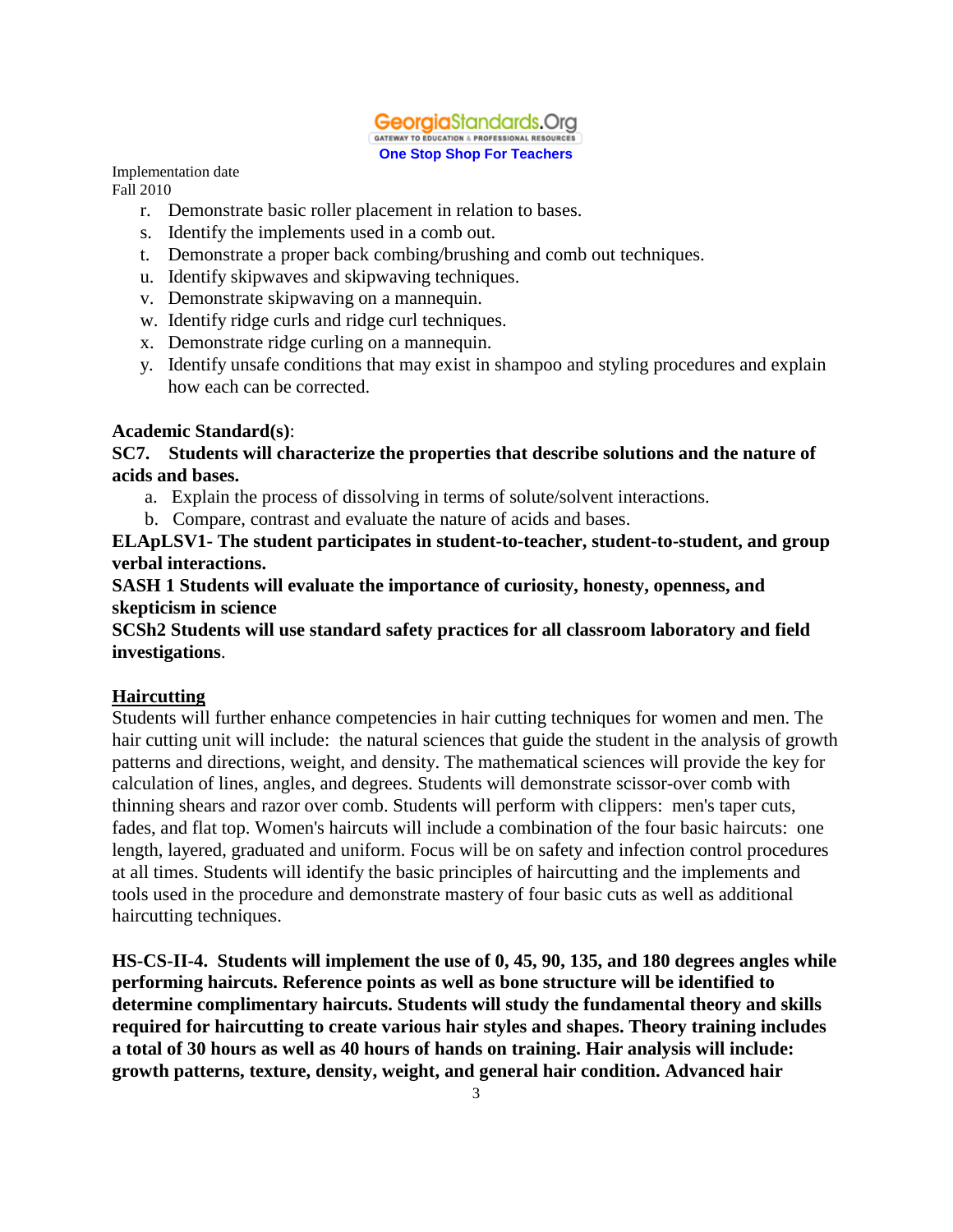

**cutting skills such as point cutting, notching, free-hand notching, slithering, slicing, and carving will be introduced. Hair texturizing with thinning shears and razors will be included.** 

- a. Identify reference points on the head form showing the major planes created by the bone structure and understand their role in hair cutting.
- b. Interpret a detailed analysis of the planes in the muscular structure and recommend a complimentary hair cut.
- c. Describe and demonstrate the geometric angles, (0, 45, 90, 135, 180 degrees) used in hair cutting with a mannequin.
- d. Explain the proper use of electrical hair clippers while utilizing various guards and trimmers.
- e. Explain the different face shapes and what hairstyles would compliment each one.
- f. Discriminate between the different cutting techniques (point cutting, notching, free-hand notching, slithering, slicing and carving) and determine when each could be used.
- g. Construct the following men's haircuts: tapered, fade, and flat top.
- h. Construct different women's haircuts using the combinations of four basic haircuts (one length, layered, graduated, and uniform).
- i. Construct one haircut for men and one for women using only the razor.
- j. Compose different haircuts using the theory of the celestial axis by creating haircuts with convex and concave curves.
- k. Judge the use of safety and infection control procedures implemented in haircutting.

# **Academic Standard(s):**

## **MA1G4. Students will understand the properties of circles.**

c. Use the properties of circles to solve problems involving the length of an arc and the area of a sector.

## **MA1G1. Students will investigate properties of geometric figures in the coordinate plane.**

- a. Determine the distance between two points.
- b. Determine the distance between a point and a line.
- c. Determine the midpoint of a segment.

# **MM2P3. Students will communicate mathematically.**

- a. Organize and consolidate their mathematical thinking through communication.
- b. Communicate their mathematical thinking coherently and clearly to peers, teachers, and others.
- c. Analyze and evaluate the mathematical thinking and strategies of others.
- d. Use the language of mathematics to express mathematical ideas precisely.

## **SCSh2 Students will use standard safety practices for all classroom laboratory and field investigations.**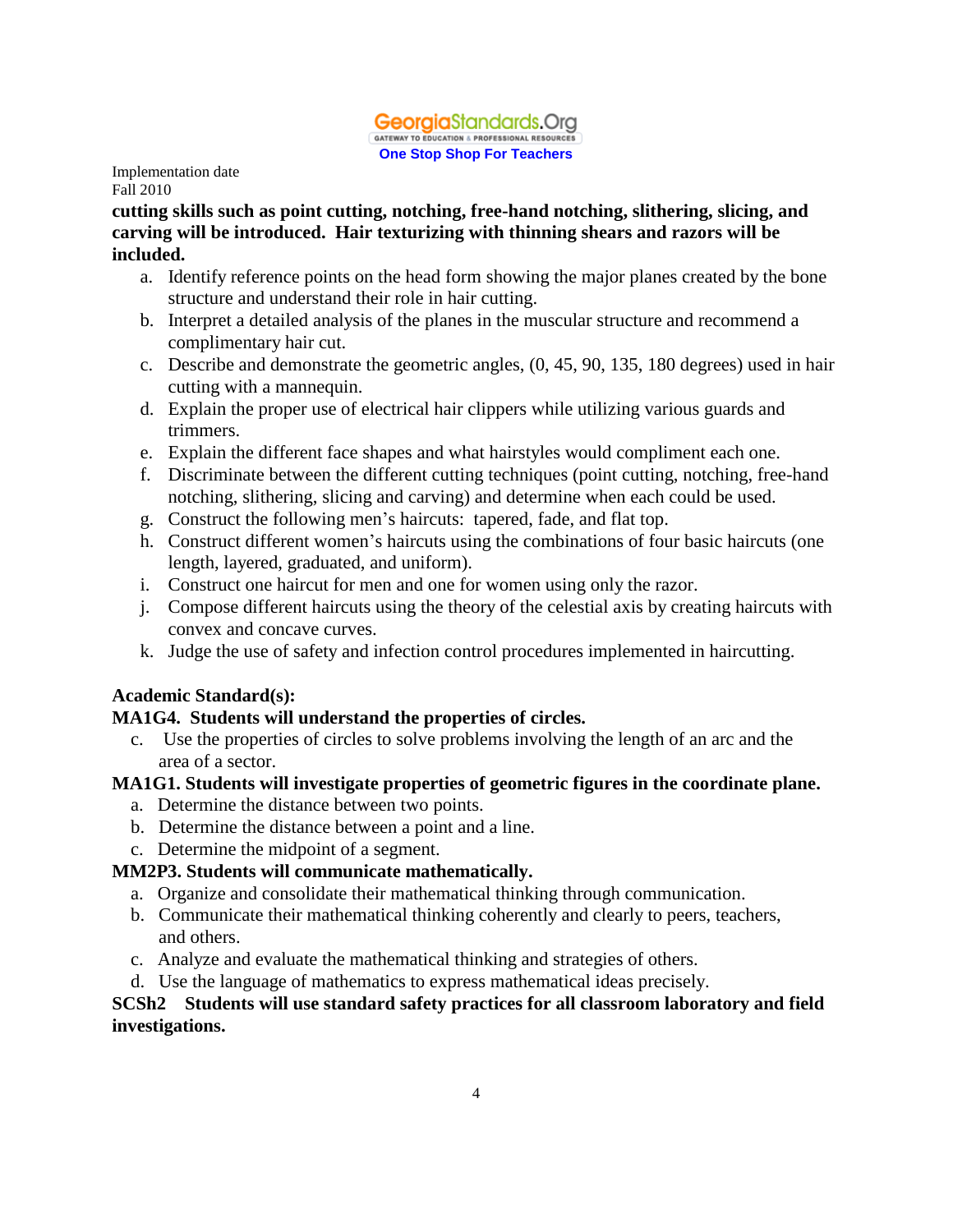

# **Reading Across the Curriculum**

#### **Reading Standard Comment**

After the elementary years, students engage in reading for learning. This process sweeps across all disciplinary domains, extending even to the area of personal they experience text in all genres and modes of discourse. In the study of various disciplines of learning (language arts, mathematics, science, social studies), students must learn through reading the communities of discourse of each of those disciplines. Each subject has its own specific vocabulary, and for students to excel in all subjects, they must learn the specific vocabulary of those subject areas in context.

Beginning with the middle grades years, students begin to self-select reading materials based on personal interests established through classroom learning. Students become curious about science, mathematics, history, and literature as they form contexts for those subjects related to their personal and classroom experiences. As students explore academic areas through reading, they develop favorite subjects and become confident in their verbal discourse about those subjects.

Reading across curriculum content develops both academic and personal interests in students. As students read, they develop both content and contextual vocabulary. They also build good habits for reading, researching, and learning. The Reading Across the Curriculum standard focuses on the academic and personal skills students acquire as they read in all areas of learning.

Students will enhance reading in all curriculum areas by:

- a. Reading in all curriculum areas
	- Read a minimum of 25 grade-level appropriate books per year from a variety of subject disciplines and participate in discussions related to curricular learning in all areas.
	- Read both informational and fictional texts in a variety of genres and modes of discourse.
	- Read technical texts related to various subject areas.
- b. Discussing books
	- Discuss messages and themes from books in all subject areas.
	- Respond to a variety of texts in multiple modes of discourse.
	- Relate messages and themes from one subject area to messages and themes in another area.
	- Evaluate the merit of texts in every subject discipline.
	- Examine author's purpose in writing.
	- Recognize the features of disciplinary texts.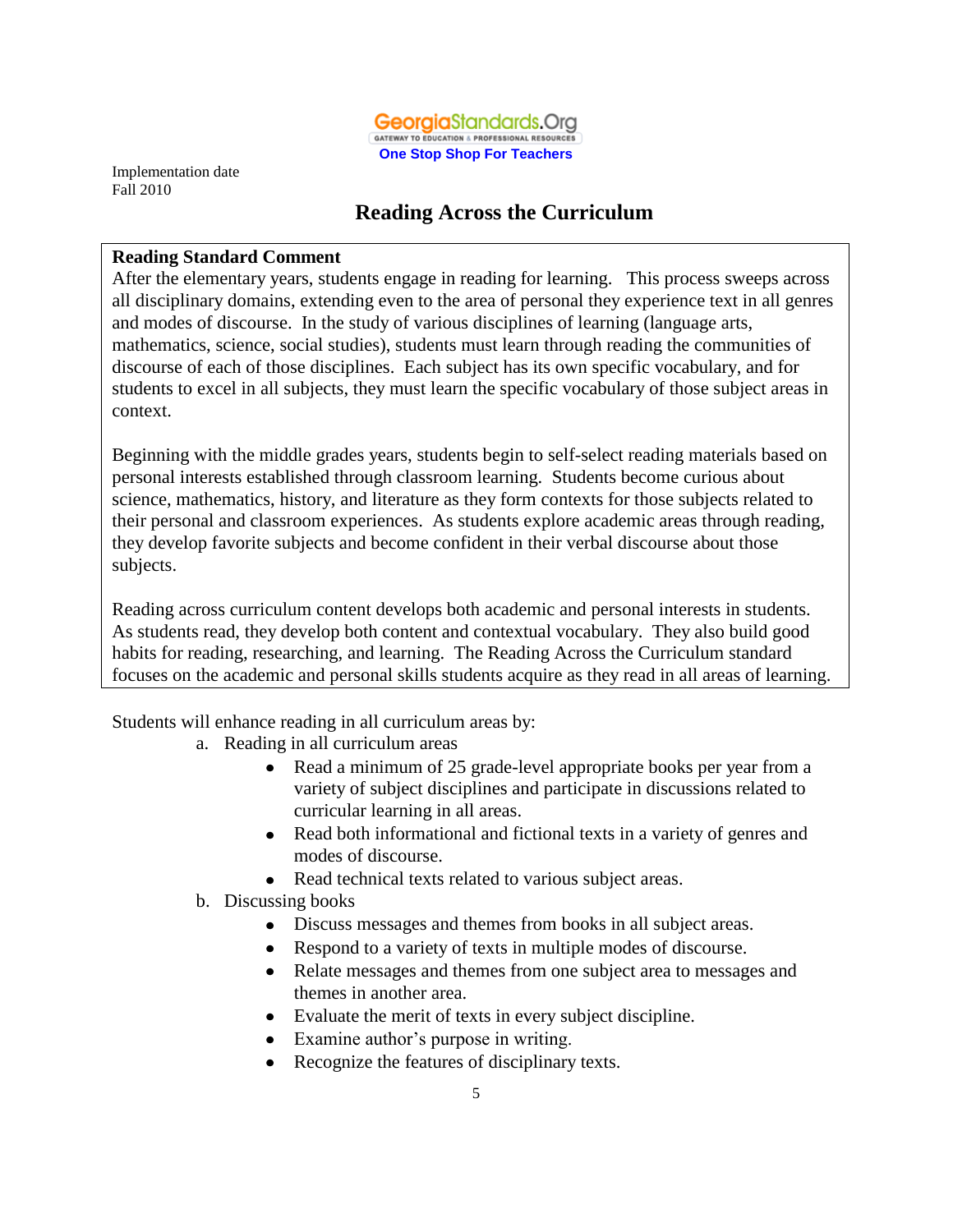

- c. Building vocabulary knowledge
	- Demonstrate an understanding of contextual vocabulary in various subjects.
	- Use content vocabulary in writing and speaking.
	- Explore understanding of new words found in subject area texts.
- d. Establishing context
	- Explore life experiences related to subject area content.
	- Discuss in both writing and speaking how certain words are subject area related.
	- Determine strategies for finding content and contextual meaning for unknown words.

### **CTAE Foundation Skills**

The Foundation Skills for Career, Technical and Agricultural Education (CTAE) are critical competencies that students pursuing any career pathway should exhibit to be successful. As core standards for all career pathways in all program concentrations, these skills link career, technical and agricultural education to the state's academic performance standards.

The CTAE Foundation Skills are aligned to the foundation of the U. S. Department of Education's 16 Career Clusters. Endorsed by the National Career Technical Education Foundation (NCTEF) and the National Association of State Directors of Career Technical Education Consortium (NASDCTEc), the foundation skills were developed from an analysis of all pathways in the sixteen occupational areas. These standards were identified and validated by a national advisory group of employers, secondary and postsecondary educators, labor associations, and other stakeholders. The Knowledge and Skills provide learners a broad foundation for managing lifelong learning and career transitions in a rapidly changing economy.

- **CTAE-FS-1 Technical Skills:** Learners achieve technical content skills necessary to pursue the full range of careers for all pathways in the program concentration.
- **CTAE-FS-2 Academic Foundations:** Learners achieve state academic standards at or above grade level.
- **CTAE-FS-3 Communications:** Learners use various communication skills in expressing and interpreting information.

## **CTAE-FS-4 Problem Solving and Critical Thinking:** Learners define